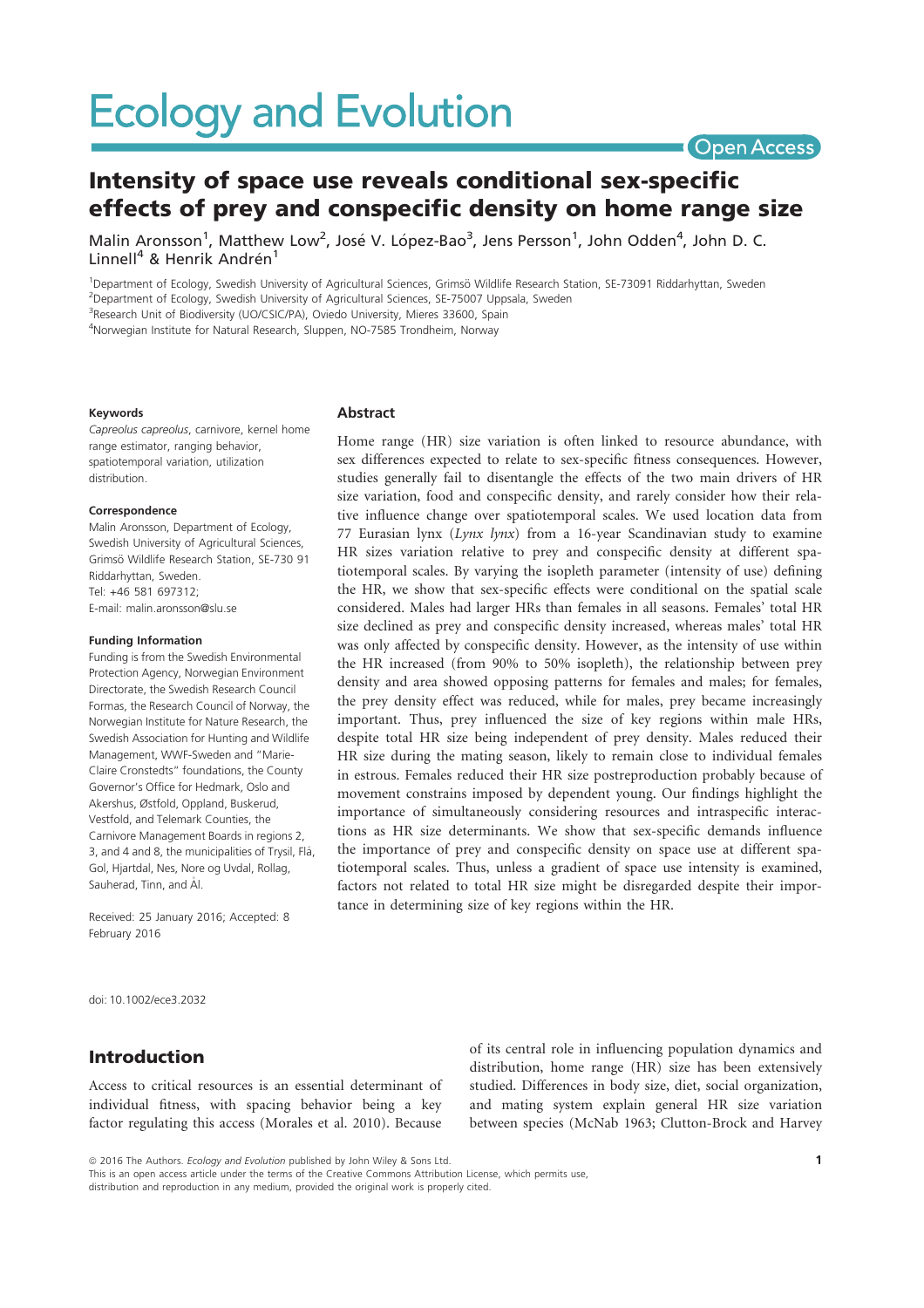1978; Kelt and Van Vuren 2001; Carbone et al. 2011), while resource distribution, abundance, and predictability together with density of competing conspecifics are important drivers of HR size variation within species (Maher and Lott 2000; McLoughlin and Ferguson 2000; Jetz et al. 2004; Mitchell and Powell 2004; López-Bao et al. 2014).

Because resource distribution and conspecific interactions are not uniform, the relative importance of resources and conspecifics in relation to HR variation should change both in space and time (Börger et al. 2006a; van Beest et al. 2011; Campos et al. 2014). As HRs are often defined in terms of some minimum intensity of space use by the focal animal (Kie et al. 2010), critical insights can be gained by examining how the effect of range size determinants changes as intensity of space use changes within the HR (Fig. 1). For example, factors that are important for determining total HR may become less important in determining the size of more intensively used areas within the HR and vice versa (i.e., compared to the second- and third-order habitat selection; Johnson 1980). Similarly, relationships between conspecifics,

resources, and HR use should show temporal variation associated with seasonal breeding (Gittleman and Thompson 1988).

Multiscale approaches have recently been used to study spatiotemporal effects of food abundance and abiotic factors on HR determination (Börger et al. 2006a; López-Bao et al. 2010; van Beest et al. 2011; Campioni et al. 2013; Morellet et al. 2013; Campos et al. 2014; Godsall et al. 2014). However, few studies of free-ranging animals have been able to simultaneously assess the effect of food and conspecific density on individual spacing behavior, as these two factors are often strongly correlated in natural systems (Benson et al. 2006). Furthermore, sex-specific space use patterns are expected to emerge when the fitness of one sex is largely determined by resources for offspring provisioning, while the other is largely regulated by mating opportunities (Emlen and Oring 1977; Clutton-Brock and Harvey 1978). Consequently, within-species studies that simultaneously examine the sex-specific effects of conspecific density and resource distribution on multiple spatiotemporal scales are largely lacking.



Figure 1. Home range (HR) estimation obtained as a probability density function of intensity of area use (A). We estimated lynx HR size at 5 use intensities represented by the 90% (total HR), 80%, 70%, 60%, and 50% isopleths where intensity of use increases with decreasing isopleth level (i.e., darker areas = higher use). We predict that range size determinants will vary within an animal's HR relative to the intensity of use (B). Female HRs should be just large enough to contain sufficient food resources to survive and nourish offspring, and hence, the negative effect of prey density on range size should be strongest on the total HR size (90% isopleth, light grey) and become less important with decreasing isopleth level. We predict the opposite pattern for males as total HR size is set to maximizing mating opportunities whereas basal energy needs should affect space use at a lower isopleth levels (darker grey). For females, we expect conspecific density to show its greatest effect on total HR size due to territorial behavior. For males, however, conspecific density represent both resources (females) and competitors (males), and thus, we expect the effect of conspecific density on male spacing behavior to vary with conspecific density per se.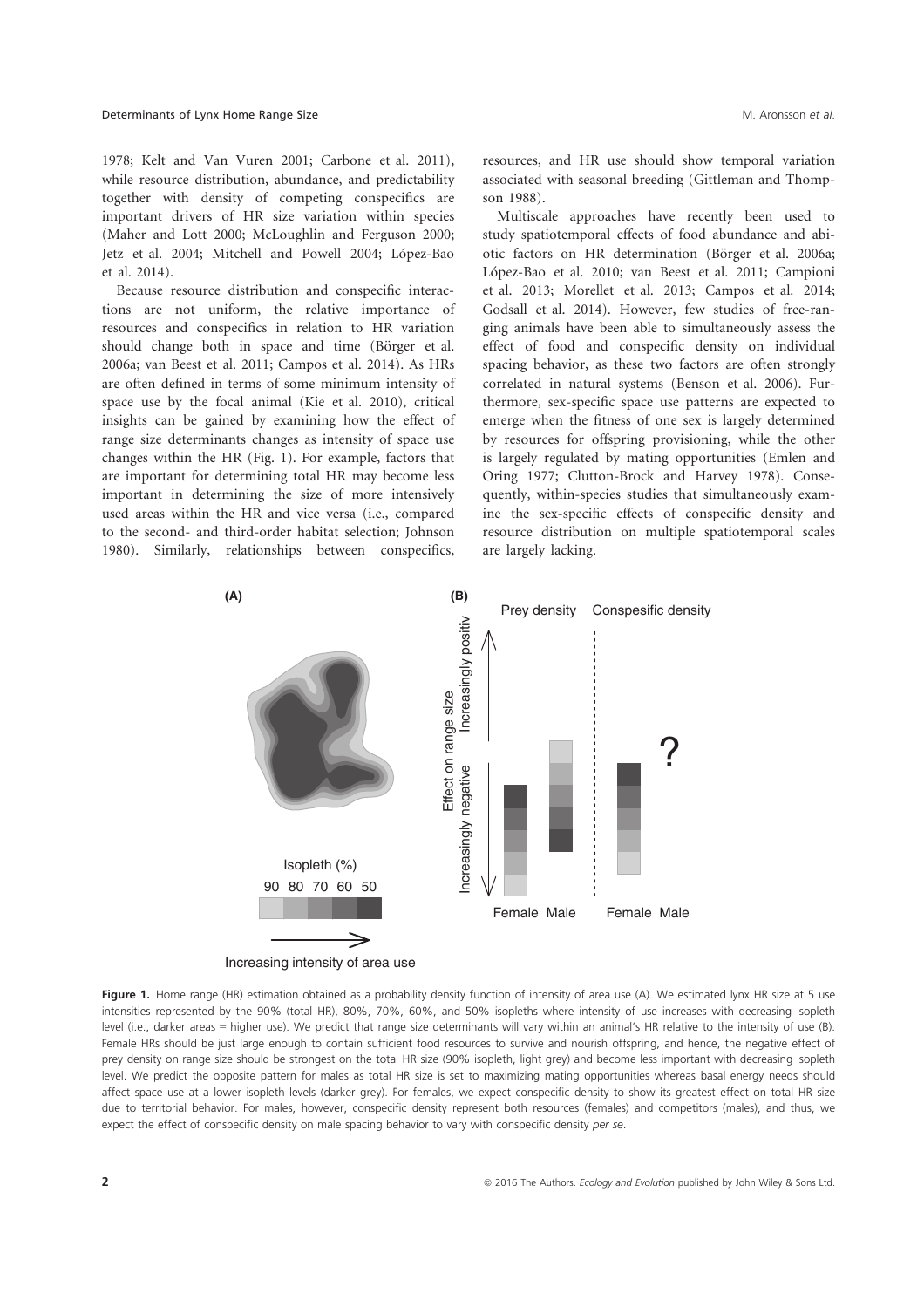In this study, we assessed sex-specific spatiotemporal influences of prey and conspecific density on variation in HR size for a solitary predator, the Eurasian lynx (Lynx lynx). We used individual location data from large-scale and long-term telemetry studies (1996–2012) in Sweden and Norway. Because of population expansion and active management of lynx (i.e., hunting) in this system, we had uncorrelated variation in prey density and conspecific density across male and female HRs, allowing us to investigate three main questions. First, do lynx show sex-specific relationships in how prey and conspecific density influence total HR size? Females should reduce their HR size as prey and conspecific density increase (Adams 2001; Mitchell and Powell 2004), whereas males' HR size should mainly be affected by conspecific density as males' HR is expected to be set to maximize mating opportunities (Sandell 1989). Second, how do prey and conspecific densities influence sex-specific HR sizes relative to the intensity of space use within the HR? For this, we compared five spatial scales of increasing intensity of HR use (Fig. 1A), with an expectation of contrasting patterns between the sexes as females' and males' HR size should be regulated by different factors at the total HR scale (Fig. 1B). Finally, we examined sex-specific within-year temporal effects on HRs. We compared mating and nonmating seasons to test whether males increase their HR size during the mating season (i.e., roaming; cf. Sandell 1989). For females, we expected no effect of mating season, but that the effect of prey density on HR size during suckling and kitten rearing would be stronger for reproducing compared to nonreproducing females.

# Materials and Methods

#### Study system

Eurasian lynx in Scandinavia were almost hunted to extinction by the early 20th century, but due to legal protection and hunting restrictions, they have substantially recovered during the last decades and are now widespread throughout Sweden and Norway, with a total population estimate ~1800–2300 individuals in 2011 (Chapron et al. 2014). The lynx is a solitary and polygamous carnivore that displays intrasexual territoriality, although there may be some degrees of intrasexual HR overlap (Mattisson et al. 2011). Lynx mate in March (Mattisson et al. 2013) and give birth in late May/early June, and females give birth for the first time at the age of 2 (Nilsen et al. 2011). Juveniles become independent at 8–10 months, and most subadults have settled at 18 months of age (Samelius et al. 2011).

We used location data from 1998 to 2010 (Sweden) and 1996 to 2012 (Norway) from the south-central part

of the Scandinavian Peninsula (57°–63°N, 9°–17°E) for resident animals ≥20 months old. The study area encompasses a north–south environmental gradient where primary productivity, roe deer abundance (Capreolus capreolus: the primary prey for lynx in this region; Odden et al. 2006, 2013; Gervasi et al. 2014), proportion of agricultural land, and human density increase to the south, whereas the period with snow cover increases to the north. For a detailed description of the study areas, see Andrén et al. (2006) and Odden et al. (2013).

Lynx were captured and immobilized using strict ethics-approved handling protocols (see Andrén et al. 2006; Arnemo et al. 2011). Animals were fitted with VHF transmitters (1996–2008: VHF collars MOD335 and MOD400NH), intraperitoneal transmitters (IMP/150/L and IMP/400/L; Telonics, Mesa, AZ, USA) or GPS collars (2003–2014; GPS plus mini, Vectronics Aerospace, Berlin, Germany; Lotek 3300SL; Lotek Wireless, Newmarket, Ontario, Canada; Televilt Posrec 300 and Tellus 1C, Followit, Lindesberg, Sweden).

Reproductive status for female lynx ≥2 years was checked annually using telemetry locations in May–June to find the natal lair. Kitten survival was determined by snow tracking in November–January (i.e., changes in litter size). For detailed description of determination of reproductive status and kitten survival, see Gaillard et al.  $(2014)$ 

## Home range size estimation and spatiotemporal scale

We estimated lynx  $HR (km^2)$  using the fixed-kernel method (Worton 1989) with the "adehabitatHR" package (Calenge 2006) in R (R Core Team 2014). The kernel method estimates an utilization distribution (UD); consequently, kernel HR estimations are obtained as a function of an individual's relative use of space (Marzluff et al. 2004). From the UD, an animal's HR is defined as the smallest area that accounts for a specific proportion (isopleth) of the animal's total use of space; thus, an animal's intensity of use of the area increases with decreasing isopleth values (Fig. 1A). We estimated lynx total HR as the 90% isopleth using the reference bandwidth multiplied by 0.8 (Kie et al. 2010, 2013) to explore the influence of prey and conspecific density on annual (i.e., 1st February in year t to 31st January in year  $t + 1$ ) and seasonal basis. Furthermore, we calculated the 80%, 70%, 60%, and 50% isopleths to examine how the effect of prey density and conspecific density on area used changes with increasing intensity of space use within the HR (Fig. 1).

During the study period, the number of locations acquired per individual varied extensively as radiotracking technology developed. Due to the value of long-term,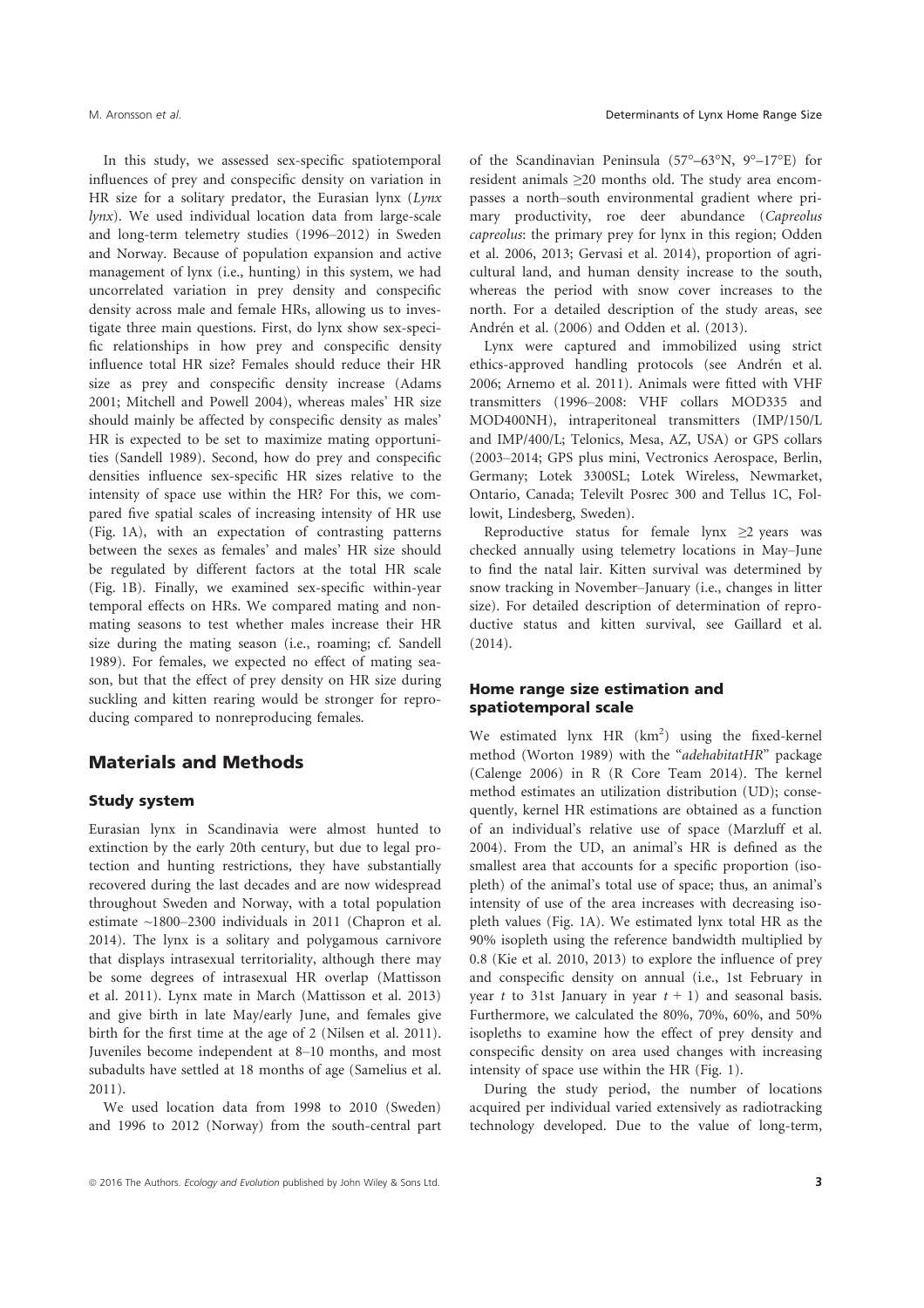individual-based ecological studies (Pelton and van Manen 1996; Clutton-Brock and Sheldon 2010), we included animals monitored with both GPS and VHF technology. To reduce biases from different sampling frequencies between animals and years (Börger et al. 2006b), we randomly sampled 1 location/day/individual. Mean ( $\pm$ SE) annual locations per individual were 83  $\pm$  7.4. We only included animals with ≥25 locations and monitored ≥7 months (annual) or ≥half the season (seasonal), resulting in a total of 157 annual HRs for 77 individual lynx. For each individual with >100 annual locations, we randomly subsampled from 10 to 100 locations, resampled 200 times, to calculate the mean proportion of reference area (all annual locations/individual) included in HR size estimates in relation to number of locations used. Mean proportion of reference area  $(\pm SD)$  and mean coefficient of variation ( $\pm$ SD) for 25 locations were 0.85  $\pm$  0.04 and  $0.12 \pm 0.03$ , compared to  $0.97 \pm 0.02$  and  $0.05 \pm 0.02$ for 83 locations. Although the number of locations per individual differed depending on collar technology (VHF =  $64 \pm 3$ , range: 25-175; GPS = 230  $\pm$  12, range: 120–333), there was no effect of collar type on annual HR size (models including collar type compared to null models:  $\Delta AIC_c = 3.4$ ,  $w_i = 0.15$ ).

We calculated mating (February 1 to April 15; males:  $n = 18$ ; females:  $n = 22$ ) and nonmating season HRs (April 16 to January 31; males:  $n = 28$ , females:  $n = 55$ ). Although lynx mate in March, the annual and mating season HR calculations began in February to buffer potential premating behavioral changes just before mating (i.e., searching for or guarding mates). For females, we also calculated suckling (May 20 to September 30 representing birth to end of lactation,  $n = 71$ ) and rearing seasonal HRs (May 20 to January 31 representing birth to independence:  $n = 44$ ).

#### Prey and conspecific density indices

We used reported yearly number of hunted roe deer (i.e., hunting bag) at the hunting district level in Sweden (Swedish Association for Hunting and Wildlife Management, available at: www.jagareforbundet.se) and municipality level in Norway (Statistics Norway, available at: www.ssb.no) as a proxy for prey density (Appendix S1). For conspecific density, we used lynx monitoring results where density of lynx family groups (i.e., female with kittens) is estimated at a regional scale based on snow tracking in January and February each year (Linnell et al. 2007). We calculated a HR-specific annual prey density index as the area-weighted average annual roe deer bag size across the hunting districts (Sweden) or municipalities (Norway) overlapping each annual HR (Sweden 13– 123; Norway 0.5-81 shot roe deer per 10 km<sup>2</sup>). Similarly,

we calculated the conspecific density index as the areaweighted annual number of lynx family groups across the biogeographical regions (Sweden) or carnivore management areas (Norway) overlapping each HR (Sweden 0–4; Norway 0.23-0.5 family groups per 1000 km<sup>2</sup>). Because lynx monitoring focuses on family groups, there can be annual lynx HRs with zero lynx density (i.e., males and/ or females without kittens; 4 home ranges of 157).

During the study period, the national population management goals were 300 and 65 family groups for Sweden and Norway, respectively, resulting in higher lynx hunting quotas and lower lynx density in Norway compared to Sweden (Ministry of the Environment 2003; Andrén et al. 2006; Linnell et al. 2010; SEPA 2013). The high hunting quotas in Norway in combination with the ongoing southward expansion of the Swedish lynx population (Samelius et al. 2011) resulted in uncorrelated prey and conspecific densities (compared to the null model:  $\Delta AIC_c = 8.6$ ,  $w_i = 0$  for Norway and  $\Delta AIC_c = 4.0$ ,  $w_i = 0.12$  for Sweden), allowing us to simultaneously study their effects on lynx HR size.

#### Statistical analyses

We used general linear mixed models with a Gaussian error distribution using the "lme4" package (Bates et al. 2014) in R with log-transformed HR size as the response variable. Individual identity and year were fitted as random effects in all models to account for repeated measurements. Log-transformed prey and conspecific density indices were included as covariates together with their pairwise interactions with sex. Because of contrasting management regimes in Sweden and Norway (i.e., lynx population goals and hunting quotas), we also included country and the interaction between country and sex. Although prey and conspecific density varied between countries, there was no support for the interaction between country and prey or conspecific densities on annual HR size (Fig. 2; Table S1) so these interactions were not further considered. Furthermore, there was no support for additional latitudinal patterns in HR size not explained by prey or conspecific density (best model including latitude  $\Delta AIC_c = 22.2$ ; variable relative importance weight for latitude  $= 0$ , cf. Table 1).

To test for seasonal HR size differences, we compared mating and nonmating seasons (males and females) and suckling and rearing seasons (females). For females, we initially included reproductive status as a three-level explanatory factor (i.e., reproducing with surviving kittens; reproducing but lost all kittens; nonreproducing). However, there was no HR size differences between the two classes of reproducing females (models including kitten survival compared to null models:  $\Delta AIC_c = 1.75$ ,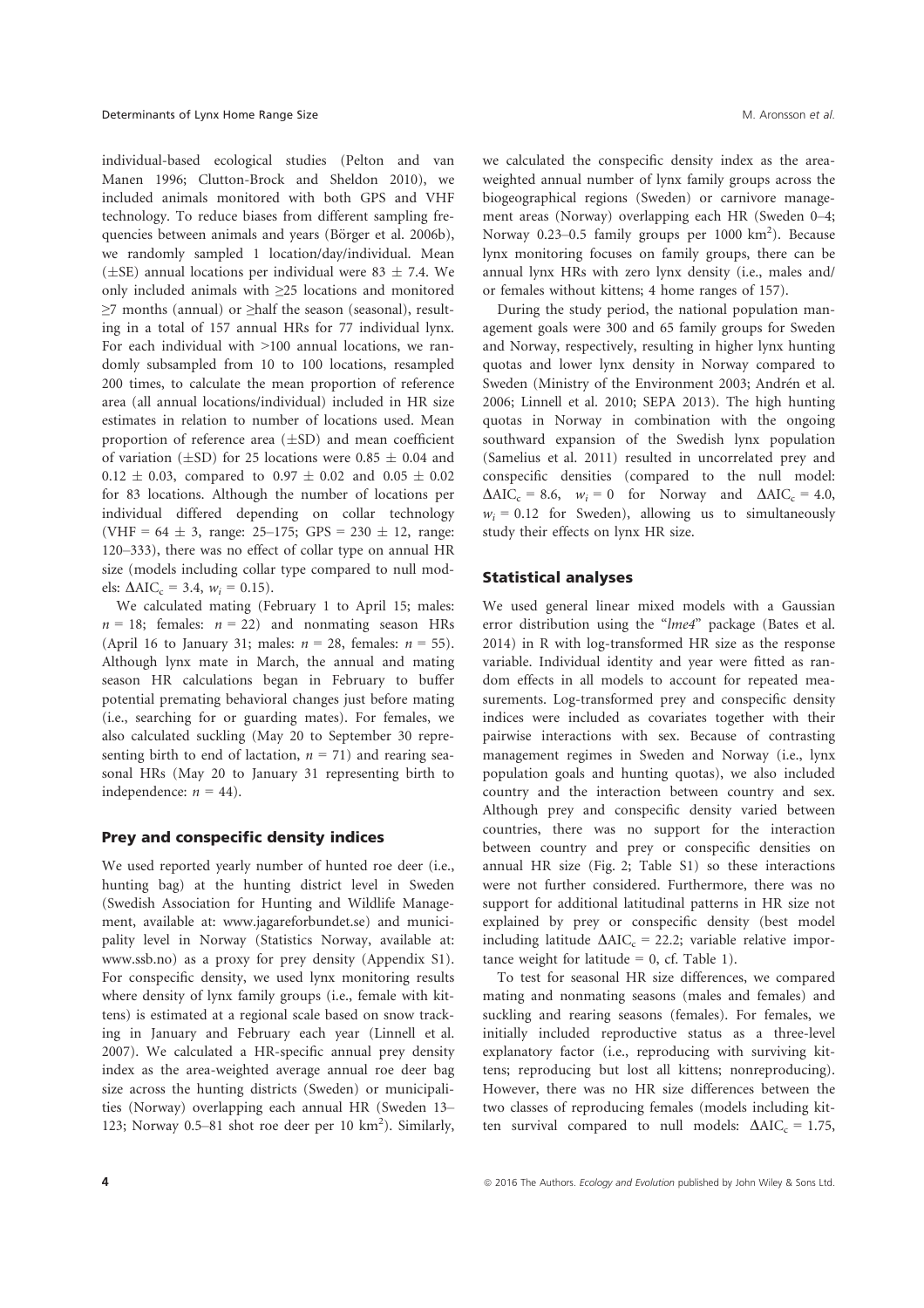

Figure 2. Country-specific mean  $(\pm$ SE) prey density index (roe deer; squares), conspecific density index (triangles), and male and female lynx home range size (circles). Estimates are based on raw data.

 $w_i = 0.29$  for suckling season and  $\Delta AIC_c = 4.55$ ,  $w_i = 0.09$  for rearing season); therefore, we included female reproductive status as a two-level factor (reproducing and nonreproducing).

Candidate models were compared using the sample-size corrected Akaike information criterion  $(AIC<sub>c</sub>)$  and  $AIC$ weights  $(w_i)$  from the "MuMIn" package (Barton 2013) in R. Models with  $\Delta AIC \leq 2$  were used to generate modelaveraged parameter estimates (Burnham and Anderson 2002). We used a bootstrap method implemented in R using the "ez" package (Lawrence 2013) to calculate 95% confidence intervals for mixed models. We used AIC weights on the full candidate model set to generate relative variable importance weights (RVI) for each explanatory variable. Model residuals did not violate assumptions for normality, homogeneity of variance, and structure relative to predictors. Means are presented with standard errors unless otherwise stated.

# **Results**

There were clear sex-specific differences in annual HR size (90% isopleth males =  $1045 \pm 66$  km<sup>2</sup>, range: 303– 2290,  $n = 57$ ; females =  $483 \pm 35$  km<sup>2</sup>, range: 109–1853,  $n = 100$ ), with range size dramatically decreasing with increased intensity of space use for both sexes (80%, 70%, 60%, and 50% isopleth area  $(km^2)$ : 748  $\pm$  48,  $566 \pm 37$ ,  $432 \pm 29$ , and  $325 \pm 22$  for males and  $343 \pm 25$ ,  $255 \pm 19$ ,  $192 \pm 15$ , and  $142 \pm 11$  for females). Total annual HR size for both males and females was negatively related to conspecific density

Table 1. Highest ranked candidate models relating annual lynx home range (HR) size ( $n = 157$ ) to conspecific density (lynx; L), prey density (roe deer; R), country (C), latitude (Lat), sex (S; difference of females from males), and interactions (\*). The 90% kernel isopleth represents the total HR and decreasing isopleth values represents an increasing intensity of HR use (Fig. 1). For each model, we show sample-size corrected AIC (AIC<sub>c</sub>), difference in AIC<sub>c</sub> relative to the highest ranked model ( $\Delta$ AIC<sub>c</sub>), and AIC weights (w<sub>i</sub>). For simplicity, only models with w<sub>i</sub> > 0.01, univariate models, and intercept-only models are shown.

| Spatial scale             | 90% isopleth, total HR |                     |       | 80% isopleth     |                |       | 70% isopleth     |                |       | 60% isopleth     |                |       | 50% isopleth     |                           |       |
|---------------------------|------------------------|---------------------|-------|------------------|----------------|-------|------------------|----------------|-------|------------------|----------------|-------|------------------|---------------------------|-------|
| Model                     | AIC <sub>c</sub>       | $\Delta$ AIC $_{c}$ | $W_i$ | AIC <sub>c</sub> | $\Delta AIC_c$ | $W_i$ | AIC <sub>c</sub> | $\Delta AIC_c$ | $W_i$ | AIC <sub>c</sub> | $\Delta AIC_c$ | $W_i$ | AIC <sub>c</sub> | $\Delta$ AIC <sub>c</sub> | $W_i$ |
| $L + R + S + R*S$         | 216.8                  | 0.0                 | 0.37  | 225.2            | 0.0            | 0.3   | 235.6            | 0.0            | 0.24  | 247.1            | 0.5            | 0.19  | 257.9            | 0.9                       | 0.15  |
| $L + R + S$               | 219.1                  | 2.3                 | 0.11  | 226.2            | 1.0            | 0.18  | 235.7            | 0.1            | 0.22  | 246.6            | 0.0            | 0.24  | 257.0            | 0.0                       | 0.24  |
| $R + S + R^*S$            | 219.8                  | 3.0                 | 0.08  | 228.8            | 3.6            | 0.05  | 239.4            | 3.8            | 0.03  | 251.0            | 4.4            | 0.03  | 261.8            | 4.8                       | 0.02  |
| $L + R + S + L^*S + R^*S$ | 220.4                  | 3.6                 | 0.06  | 228.8            | 3.6            | 0.05  | 239.1            | 3.5            | 0.04  | 250.6            | 4.0            | 0.03  | 261.4            | 4.4                       | 0.03  |
| $C + L + R + S + R*S$     | 220.7                  | 3.9                 | 0.05  | 229.2            | 4.0            | 0.04  | 239.5            | 3.9            | 0.03  | 250.9            | 4.3            | 0.03  | 261.7            | 4.7                       | 0.02  |
| $C + L + R + S + C*S$     | 221.2                  | 4.4                 | 0.04  | 229.7            | 5.0            | 0.03  | 239.8            | 4.2            | 0.03  | 251.0            | 4.4            | 0.03  | 261.6            | 4.6                       | 0.03  |
| $C + S + C*S$             | 221.3                  | 4.5                 | 0.04  | 229.5            | 4.3            | 0.04  | 239.1            | 3.5            | 0.04  | 249.9            | 3.3            | 0.05  | 259.9            | 2.9                       | 0.06  |
| $C + L + S + C^*S$        | 221.5                  | 4.7                 | 0.03  | 229.7            | 4.5            | 0.03  | 239.3            | 3.7            | 0.04  | 250.3            | 3.7            | 0.04  | 260.5            | 3.5                       | 0.04  |
| $C + R + S + R^*S$        | 221.7                  | 4.9                 | 0.03  | 230.0            | 4.8            | 0.03  | 240.2            | 4.6            | 0.02  | 251.5            | 4.9            | 0.02  | 261.9            | 4.9                       | 0.02  |
| $L + S$                   | 221.9                  | 5.1                 | 0.03  | 229.1            | 3.9            | 0.04  | 238.2            | 2.6            | 0.06  | 249.0            | 2.4            | 0.07  | 259.3            | 2.3                       | 0.08  |
| $L + R + S + L^*S$        | 222.0                  | 5.2                 | 0.03  | 229.2            | 4.0            | 0.04  | 238.6            | 3.0            | 0.05  | 249.5            | 2.9            | 0.06  | 259.8            | 2.8                       | 0.06  |
| $C + L + R + S$           | 222.7                  | 5.9                 | 0.02  | 229.9            | 4.7            | 0.03  | 239.4            | 3.8            | 0.03  | 250.3            | 3.7            | 0.04  | 260.7            | 3.7                       | 0.04  |
| S                         | 234.9                  | 18.1                | 0.00  | 242.7            | 17.5           | 0.00  | 252.1            | 16.5           | 0.00  | 262.8            | 16.2           | 0.00  | 273.1            | 16.1                      | 0.00  |
|                           | 260.7                  | 43.9                | 0.00  | 267.6            | 42.4           | 0.00  | 276.7            | 41.1           | 0.00  | 287.5            | 40.9           | 0.00  | 298.0            | 41.0                      | 0.00  |
| C                         | 265.5                  | 48.7                | 0.00  | 272.2            | 47.0           | 0.00  | 281.2            | 45.6           | 0.00  | 291.8            | 45.2           | 0.00  | 301.9            | 44.9                      | 0.00  |
| Intercept only            | 269.7                  | 52.9                | 0.00  | 277.0            | 51.8           | 0.00  | 286.3            | 50.7           | 0.00  | 297.0            | 50.4           | 0.00  | 307.4            | 50.4                      | 0.00  |
| R.                        | 271.3                  | 54.5                | 0.00  | 278.4            | 53.2           | 0.00  | 287.7            | 52.1           | 0.00  | 298.5            | 51.9           | 0.00  | 309.0            | 52.0                      | 0.00  |
| Lat                       | 294.2                  | 77.5                | 0.00  | 301.4            | 76.19          | 0.00  | 310.9            | 75.29          | 0.00  | 321.8            | 75.2           | 0.00  | 332.3            | 75.33                     | 0.00  |

The models used for model average parameter estimates for each isopleth are indicated in boldface.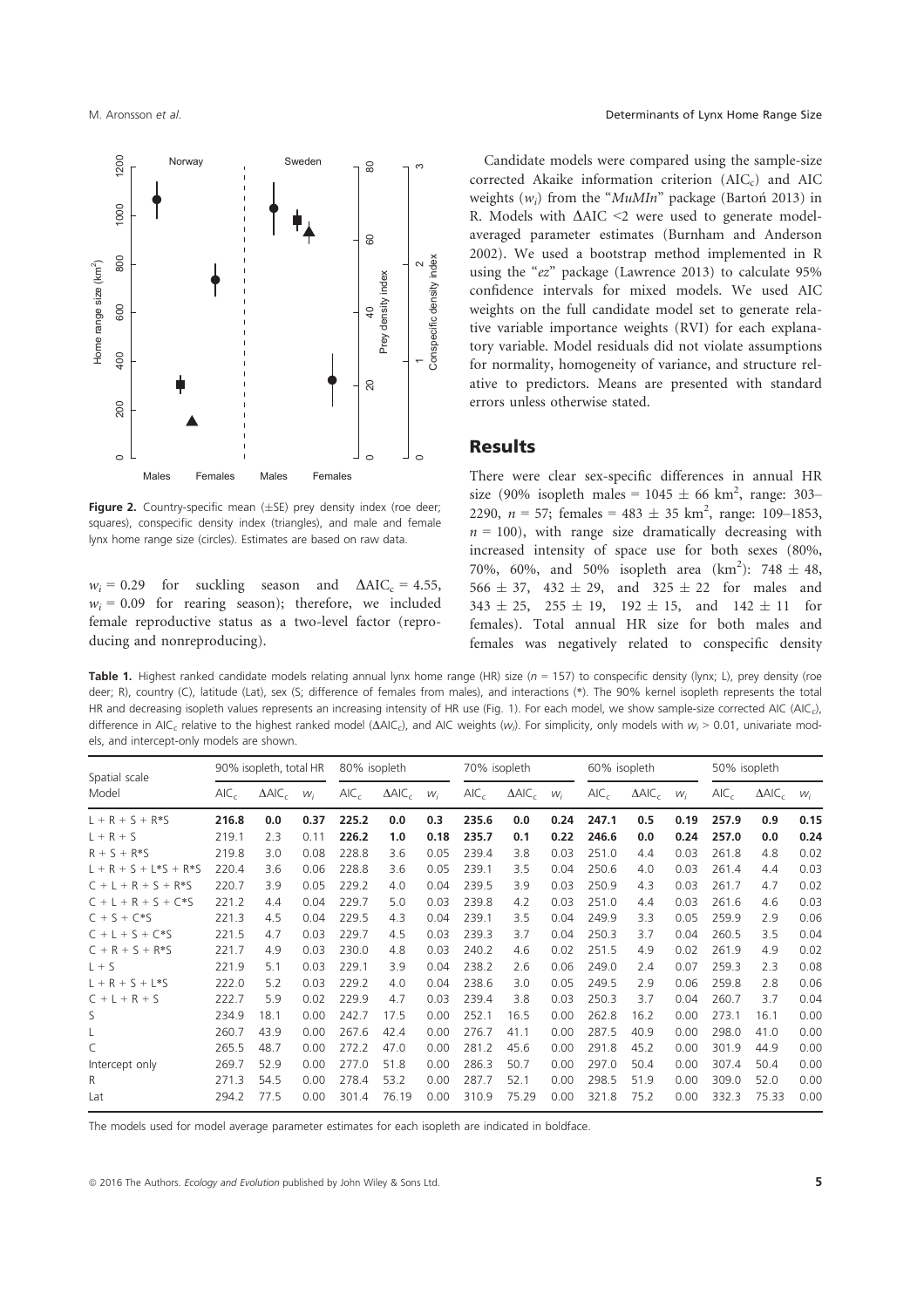(Fig. 3; Table 1). However, prey density affected female, but not male total HR size, with HR decreasing with increasing prey density (Fig. 3). Although female total HRs (90% isopleth) were larger in Norway compared to Sweden (Norway = 734  $\pm$  67 km<sup>2</sup>, range; 225–1853,  $n = 39$ ; Sweden = 322  $\pm$  108, range: 109–733,  $n = 61$ ), this difference was explained by conspecific and prey density, and not by country (RVI: prey = 0.86, conspeci $fic = 0.81$ , country = 0.31; cf. Table 2).

#### Sex-specific intensity of space use effects

As predicted, both prey and conspecific density showed spatial scale-dependent effects on HR size, with the largest difference in sex-specific effect of prey density on HR size at the 90% isopleth (Fig. 4; Table 1). For females, the negative effect of prey on range size decreased with increasing intensity of space use, while males showed the opposite pattern with the negative effect of prey density on range size becoming evident for high intensity of space use (Fig. 4). For males, the proportion of the total HR encompassed by the highest intensity of space use (50% and 60% isopleths) decreased with increasing prey density, but this effect was not found for other isopleth area ratios (Fig. S1; Table S2). The negative relationship between conspecific density and HR size was evident for both sexes, but this effect did not decrease with increasing intensity of space use (Fig. 4; Table 1).

#### Seasonal effects

Contrary to our expectations, males' HR size was smaller during the mating compared to nonmating season  $(789 \pm 68 \text{ vs. } 1029 \pm 93 \text{ km}^2)$ , while females' HR size was larger during the mating season  $(647 \pm 112 \text{ vs.})$  $486 \pm 53$  km<sup>2</sup>; Table 3). Reproducing females had smaller HRs compared to nonreproducing females during both suckling and rearing periods (Table S3). Prey density was not related to HR size during suckling, but it was negatively related to the rearing season HR size. Conspecific density was negatively related to female seasonal HR size, regardless of reproductive status (Table S3).

### **Discussion**

By simultaneously examining prey and conspecific density in a spatiotemporal context, we show that new insights can be found in the study of sex differences in spacing behavior. The importance of being able to account for both prey and conspecific density when studying HR size should not be underestimated, as this allowed us to demonstrate that observed differences in total HR size between Sweden and Norway (Fig. 2) were completely explained by different prey and conspecific densities. Furthermore, we show that the effect of prey density on total HR size is restricted to females, in contrast to a previous study that did not account for the confounding effects of

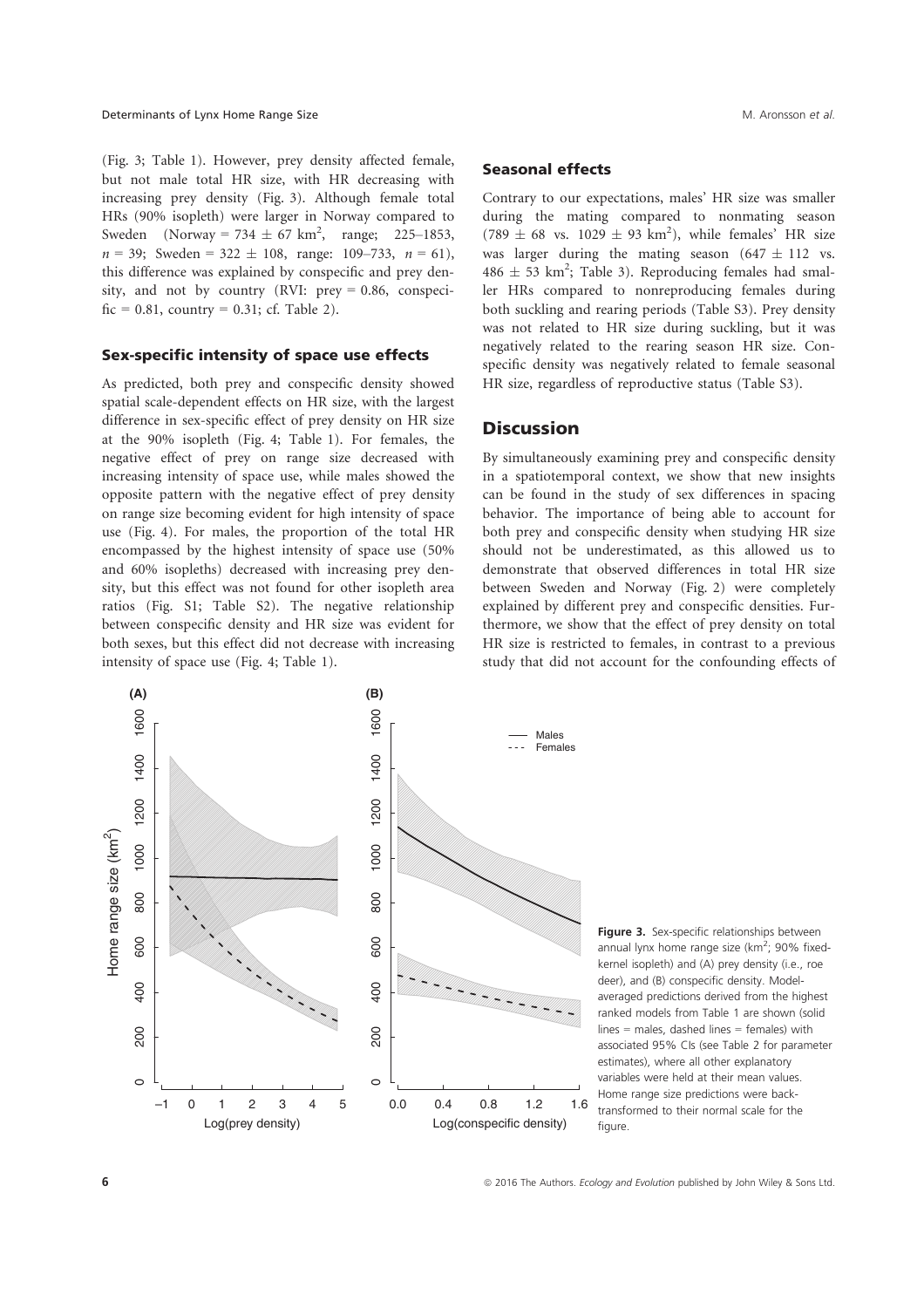|  |  | Table 2. Relative variable importance (RVI) and model-averaged parameter estimates with standard error (SE) for each variable retained in the |  |  |  |  |  |
|--|--|-----------------------------------------------------------------------------------------------------------------------------------------------|--|--|--|--|--|
|  |  | best models for each HR isopleth in Table 1 (S = sex, R = prey density, L = conspecific density).                                             |  |  |  |  |  |

| 90% isopleth, total HR |            | 80% isopleth |      |            | 70% isopleth |      |      | 60% isopleth |      |            | 50% isopleth |      |            |          |      |
|------------------------|------------|--------------|------|------------|--------------|------|------|--------------|------|------------|--------------|------|------------|----------|------|
| Parameter              | <b>RVI</b> | Estimate     | SΕ   | <b>RVI</b> | Estimate     | SE   | RVI  | Estimate     | SΕ   | <b>RVI</b> | Estimate     | SΕ   | <b>RVI</b> | Estimate | SE   |
| Intercept              |            | 7.04         | 0.21 |            | 6.91         | 0.28 |      | 6.68         | 0.27 |            | 6.45         | 0.27 |            | 6.20     | 0.26 |
| S.                     | 1.00       | $-0.21$      | 0.24 | 1.00       | $-0.51$      | 0.36 | .00  | $-0.61$      | 0.35 | 1.00       | $-0.67$      | 0.34 | 1.00       | $-0.73$  | 0.32 |
| R                      | 0.86       | $-0.00$      | 0.06 | 0.83       | $-0.06$      | 0.07 | 0.78 | $-0.07$      | 0.07 | 0.74       | $-0.08$      | 0.07 | 0.69       | $-0.09$  | 0.07 |
| L.                     | 0.81       | $-0.29$      | 0.10 | 0.84       | $-0.33$      | 0.11 | 0.85 | $-0.34$      | 0.11 | 0.84       | $-0.36$      | 0.11 | 0.82       | $-0.37$  | 0.12 |
| $R*S$                  | 0.62       | $-0.20$      | 0.07 | 0.5        | $-0.12$      | 0.04 | 0.39 | $-0.09$      | 0.04 | 0.32       | $-0.08$      | 0.03 | 0.26       | $-0.06$  | 0.03 |



Figure 4. Sex-specific relationships between annual home range (HR) size ( $km<sup>2</sup>$ ) and (A) prey density (i.e., roe deer), and (B) conspecific density for a range of isopleths (90, 80, 70, 60, and 50%) that represent increasing intensity of use of the HR (Fig. 1). The lines show model-averaged predictions for the different isopleth levels from Table 1, with all other explanatory variables kept at their mean values. HR size predictions were backtransformed to their normal scale for the figure. For model parameters, see Table 2.

conspecific density and found a negative relationship between roe deer density and total HR size for both male and female lynx (Herfindal et al. 2005). By assessing sexspecific range size determinants as intensity of space use increased within the HR, we could show that it is only at higher isopleth levels (50–60%) that male space use is influenced by prey density.

Females' total HR size decreased as prey density increased, supporting the expectation that females adapt their space use relative to the resources needed to survive and successfully reproduce (Sandell 1989). However, the influence of prey density on area use decreased as inten-

sity of space use increased within the HR (Fig. 4). This indicates that although food availability is a key driver of total HR size for females, factors other than food define female space use in the more intensively used areas (e.g., availability of den sites, or habitats that provide protection for females and their offspring from human intrusion and intraguild predation; Kelt and Van Vuren 2001; Basille et al. 2013; Rauset et al. 2013). Because areas that provide protection and den sites are commonly in steep, rugged terrain or dense forest (Rauset et al. 2013), they may represent local habitats with little variation in prey density. Thus, although intensively used areas are often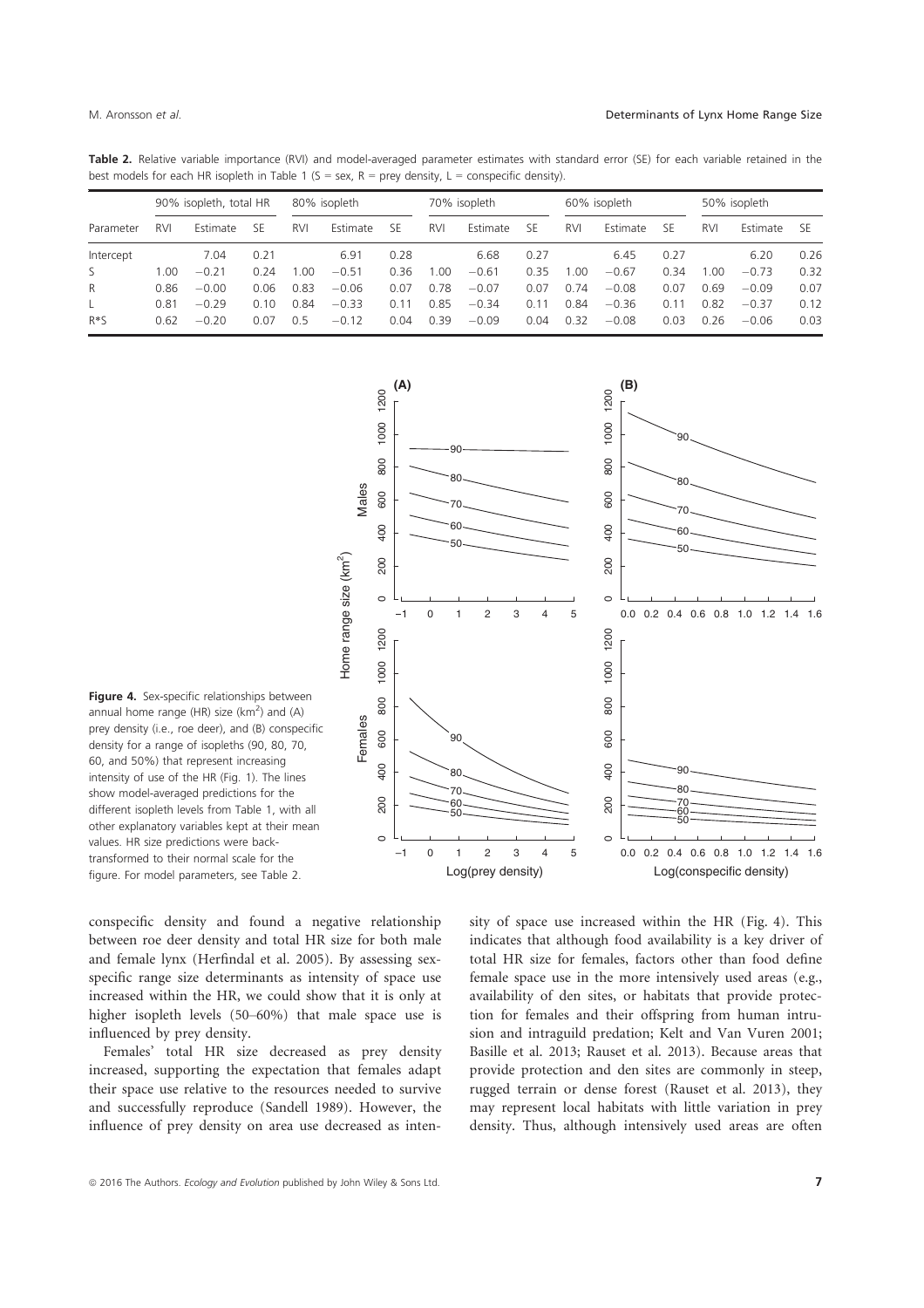Table 3. Full candidate models testing the influence of sex (S; difference of females from males) and season (M; difference of mating season from nonmating season) on lynx seasonal home range (HR) size. Seasonal HRs are estimated as the 90% fixed-kernel isopleth. Terms are as in Table 1.

| Model          | $AIC_{c}$ | $\Delta AIC_c$ | $W_i$ |
|----------------|-----------|----------------|-------|
| $S + M + S^*M$ | 1784      | 0.0            | 1.00  |
| $S + M$        | 1798      | 14             | 0.00  |
| <sup>5</sup>   | 1807      | 23             | 0.00  |
| M              | 1824      | 40             | 0.00  |
| Intercept only | 1833      | 49             | 0.00  |

Model parameter estimate  $(\pm$ SE) for highest ranked model: Seasonal home range size =  $810 \pm 101 - 558 \pm 12$  \*S  $- 217 \pm 100$  \*M +  $282 + 133 * S*N$ 

assumed to contain high and predictable prey densities (e.g., Maher and Lott 2000; Powell 2000), our results show that this is not necessarily the case because it was the size of the outer area of the females' HR that responded strongest to changes in prey density (Fig. 4; Table 2). This suggests that it is the less intensively used areas (i.e., those relating to the total HR size) that are critical for food provisioning. The fact that lynx select different habitats to rest during the day or between kills compared to hunting (Bouyer et al. 2015) could explain this decoupling of intensively used areas from prey density.

For males, that prey density did not affect total HR size supports the expectation that male large-scale space use is primarily driven by access to mates, not food (Sandell 1989). However, a negative relationship between prey density and male range size became visible with increasing intensity of space use due to energetic requirements (Fig. 4). This is also supported by the proportion of the total HR included in the 50% isopleth area being negatively correlated with prey density for males but not females (Fig. S1; Table S2). Furthermore, when males' area use was similar to females' total HR size (i.e., males' 60% isopleth =  $432 \pm 29$  vs. females' total HR size =  $483 \pm 35$  km<sup>2</sup>), the interaction between prey density and sex was not included in the best model (Table 1).

Our results show scale-dependent, sex-specific effects of different resources on spacing behavior, corresponding to the scale-dependent habitat selection suggested by Rettie and Messier (2000) to reflect the hierarchy of fitness-limiting factors. At a finer spatial scale (within HR), the importance of different space use determinants will be conditional on the coarser scale (total HR) to maximize an individual fitness (i.e., for females' total HR = food requirements, 50% isopleth = shelter/protection; for males' total  $HR = access$  to females, 50–60% isopleth = food requirements).

Contrary to our predictions, the effect of conspecific density did not change with intensity of space use for either sex (Fig. 4; Table 2) suggesting that intrasexual interactions may occur in the area between the 50% isopleth and the HR borders. For females, the negative effect of conspecific density on HR size likely results from intrasexual competition (Maher and Lott 2000; Benson et al. 2006). For males, however, the relationship between HR size and conspecific density is probably driven by two factors: that is, reduced maximum HR size as conspecific density increases due to the cost of increased competition and increasing HR size at low conspecific density to increase their encounters with females. Total HR size of male lynx did not adapt to encompass a similar number of female HRs as conspecific density changed (Fig. 2), contrary to bobcats (Lynx rufus) that exhibit an isometric relationship between male and female HRs (Ferguson et al. 2009). Instead, the ratio between male and females' HR size was positively related to prey density in our study. Consequently, male lynx in areas with high prey density encounter more females compared to males in low prey density areas where males and females HRs are more similar in size. This suggests that male lynx have an upper bound for their HR size, likely due to the energetic costs of maintaining large territories and increased risk of mortality associated with using unfamiliar areas that outweighs any additional fitness benefits of encountering more females (Kelt and Van Vuren 2001).

We found that males' HR during the mating season was smaller than during nonmating season, indicating that male lynx do not generally adopt a roaming mating tactic. We suggest that this behavioral pattern is because female Eurasian lynx [as well as Canadian lynx (L. canadensis) and Iberian lynx (L. pardinus)], contrary to other felids, are strictly seasonal breeders due to a mono-estrous cycle (Jewgenow et al. 2014; Painer et al. 2014). Hence, males move over smaller areas and interact more when they stay close to receptive females during a short mating season, whereas they keep larger exclusive HRs during the rest of the year to reduce the presence of competing males before the mating season. This is also supported by (1) observations of lethal male-male interactions during the mating season (Mattisson et al. 2013), (2) that male lynx only show moderate seasonal changes in hormonal levels related to reproductive capacity (Müller et al. 2014), and  $(3)$  that male total annual HR size is negatively affected by conspecific density but not by prey density.

Because the most energy-consuming activities for females are lactation and feeding young (Gittleman and Thompson 1988), there is an expectation that prey density effects on HR size should be strongest during these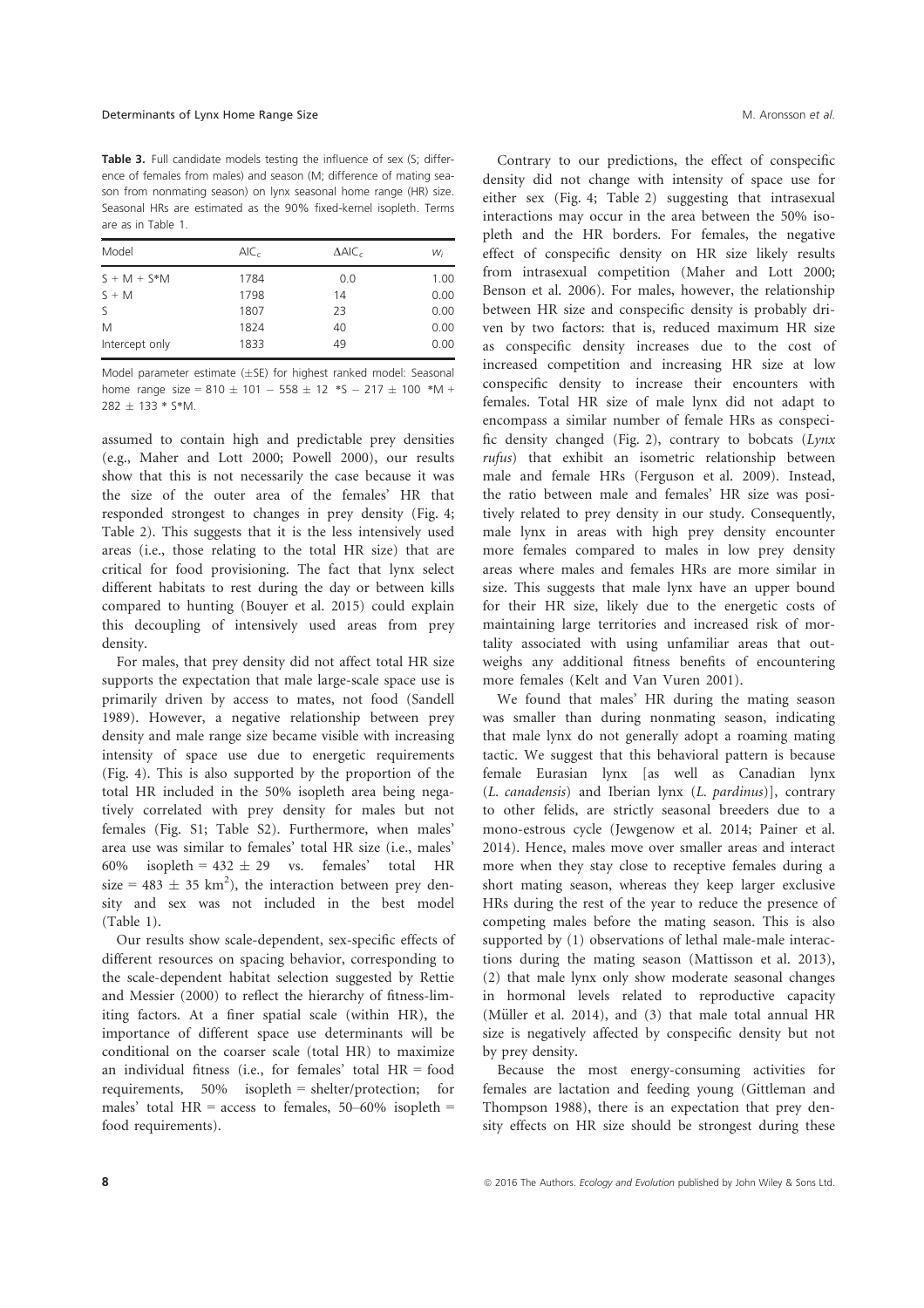critical periods of high energetic requirements (Sandell 1989). However, females with kittens had consistently smaller seasonal HRs than nonreproducing females, and the effect of prey density on HR size was similar for reproducing and nonreproducing females at both seasonal and annual time scales. Thus, reductions in HR size for reproducing females during suckling is likely due to young, dependent kittens limiting the mother's mobility (Dahle and Swenson 2003) as well as female lynx avoiding human disturbance during this period (White et al. 2015). That nonreproducing females did not reduce their HR size during summer despite an increase in prey availability (i.e., small prey and domestic sheep; Odden et al. 2006, 2013; Gervasi et al. 2014) suggests that nonreproducing female HR size is regulated by prey availability during the winter.

Our results highlight the importance of simultaneously considering resources and intraspecific interactions as determinants of animal spacing patterns. By examining variation in intensity of space use, instead of only focusing on total HR and/or an arbitrarily chosen core area (usually 50- or 30% isopleth for kernel HR estimations; Vander Wal and Rodgers 2012), we show that large knowledge gains are still to be made in the study of spacing behavior. We recommend a spatiotemporal approach be used in future HR studies, as it highlights how the use of different resources varies in importance within an animal's HR. Consequently, factors that may not be related to total HR size still may be important determinants in animal spatial ecology. In turn, this will lead to better models of ecological systems to both inform theory and management.

## Acknowledgments

The study is conducted within the Scandinavian Lynx Project, Scandlynx (http://scandlynx.nina.no/) and would not have been possible without the help from a large number of fieldworkers and students. Funding is from the Swedish Environmental Protection Agency, Norwegian Environment Directorate, the Swedish Research Council Formas, the Research Council of Norway the Norwegian Institute for Nature Research, the Swedish Association for Hunting and Wildlife Management, WWF-Sweden and "Marie-Claire Cronstedts" foundations, the County Governor's Office for Hedmark, Oslo and Akershus, Østfold, Oppland, Buskerud, Vestfold, and Telemark Counties, the Carnivore Management Boards in regions 2, 3, and 4 and 8, the municipalities of Trysil, Flå, Gol, Hjartdal, Nes, Nore og Uvdal, Rollag, Sauherad, Tinn, and Ål. We thank A. Danell for compiling all roe deer hunting data needed for this study and A. Ordiz and E. Nilsen for valuable comments on the article.

# Conflict of Interest

None declared.

# Data Accessibility

Relevant data for this study will be archived in the Dryad Digital Repository conditional on acceptance.

#### References

- Adams, E. S. 2001. Approaches to the study of territory size and shape. Annu. Rev. Ecol. Syst. 32:277–303.
- Andrén, H., J. D. C. Linnell, O. Liberg, R. Andersen, A. Danell, J. Karlsson, et al. 2006. Survival rates and causes of mortality in Eurasian lynx in multi-use landscapes. Biol. Conserv. 131:23–32.
- Arnemo, J. M., A. Evans, and Å. Fahlman. 2012. Biomedical protocols for free-ranging brown bears, grey wolves, wolverines and lynx. Available at: http://www1.nina.no/ RovviltPub/pdf/Biomedical%20Protocols%20Carnivores% 20March%202012.pdf
- Bartoń, K. 2013. MuMIn: multi-model inference, R package version 1.9.13. http://CRAN.R-project.org/package=MuMIn
- Basille, M., B. Van Moorter, I. Herfindal, J. Martin, J. D. C. Linnell, J. Odden, et al. 2013. Selecting habitat to survive: the impact of road density on survival in a large carnivore. PLoS One 8:e65493.
- Bates, D., M. Maechler, B. Bolker, and S. Walker. 2014. lme4: linear mixed-effects models using Eigen and S4, R package version 1.1-6. http://CRAN.R-project.org/package=lme4
- van Beest, F. M., I. M. Rivrud, L. E. Loe, J. M. Milner, and A. Mysterud. 2011. What determines variation in home range sizes across spatio-temporal scales in a large browsing herbivore? J. Anim. Ecol. 80:771–785.
- Benson, J. F., M. J. Chamberlain, and B. D. Leopold. 2006. Regulation of space use in a solitary felid: population density or prey availability? Anim. Behav. 71:685–693.
- Börger, L., N. Franconi, F. Ferretti, F. Meschi, G. De Michele, A. Gantz, et al. 2006a. An integrated approach to identify spatiotemporal and individual-level determinants of animal home range size. Am. Nat. 168:471–485.
- Börger, L., N. Franconi, G. De Michele, A. Gantz, F. Meschi, A. Manica, et al. 2006b. Effects of sampling regime on the mean and variance of home range size estimates. J. Anim. Ecol. 75:1393–1405.
- Bouyer, Y., G. San Martin, P. Poncin, R. C. Beudels-Jamar, J. Odden, and J. D. C. Linnell. 2015. Eurasian lynx habitat selection in human-modified landscape in Norway: effects of different human habitat modifications and behavioral states. Biol. Conserv. 191:291–299.
- Burnham, K. P., and D. R. Anderson. 2002. Model selection and multimodel inference, 2nd edn. Springer-Verlag, New York.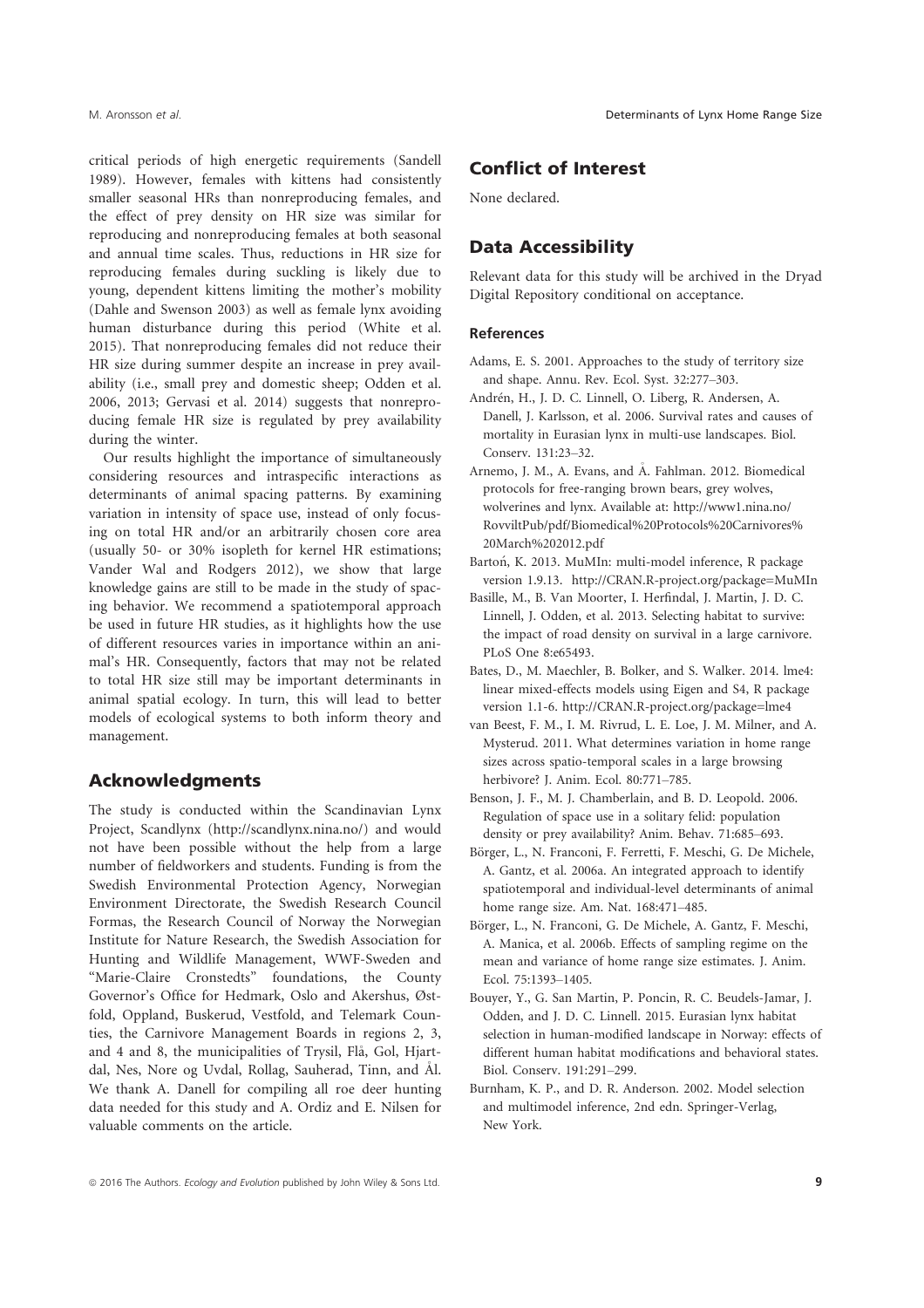Calenge, C. 2006. The package adehabitat for the R software: a tool for the analysis of space and habitat use by animals. Ecol. Model. 197:516–519.

Campioni, L., M. del Mar Delgado, R. Lourenco, G. Bastianelli, N. Fernández, and V. Penteriani. 2013. Individual and spatio-temporal variation in the home range behavior of a long-lived, territorial species. Oecologia 172:371–385.

Campos, F. A., M. L. Bergstrom, A. Childers, J. D. Hogan, K. M. Jack, A. D. Melin, et al. 2014. Drivers of home range characteristics across spatiotemporal scales in a Neotropical primate, Cebus capucinus. Anim. Behav. 91:93–109.

Carbone, C., N. Pettorelli, and P. A. Stephens. 2011. The bigger they come, the harder they fall; body size and prey abundance influence predator-prey ratios. Biol. Lett. 7:312–315.

Chapron, G., P. Kaczensky, J. D. C. Linnell, M. von Arx, D. Huber, H. Andrén, et al. 2014. Recovery of large carnivores in Europe's modern human-dominated landscapes. Science 346:1517–1519.

Clutton-Brock, T., and P. H. Harvey. 1978. Mammals, resources and reproductive strategies. Nature 273:191–195.

Clutton-Brock, T., and B. C. Sheldon. 2010. Individuals and populations: the role of long-term, individual-based studies of animals in ecology and evolutionary biology. Trends Ecol. Evol. 25:562–573.

Dahle, B., and J. E. Swenson. 2003. Home ranges in adult Scandinavian brown bears (*Ursus arctos*): effect of mass, sex, reproductive category, population density and habitat type. J. Zool. Lond. 260:329–335.

Emlen, S. T., and L. W. Oring. 1977. Ecology, sexual selection, and the evolution of mating systems. Science 197:215–223.

Ferguson, A. W., N. A. Currit, and F. W. Weckerly. 2009. Isometric scaling in home-range size of male and female bobcats (Lynx rufus). Can. J. Zool. 87:1052–1060.

Gaillard, J.-M., E. B. Nilsen, J. Odden, H. Andrén, and J. D. C. Linnell. 2014. One size fits all: Eurasian lynx females share a common optimal litter size. J. Anim. Ecol. 83:107–115.

Gervasi, V., E. B. Nilsen, J. Odden, Y. Bouyer, and J. D. C. Linnell. 2014. The spatial-temporal distribution of wild and domestic ungulates modulates lynx kill rates in a multi-use landscape. J. Zool. 292:175–183.

Gittleman, J. L., and S. D. Thompson. 1988. Energy allocation in mammalian reproduction. Am. Zool. 28:863–875.

Godsall, B., T. Coulson, and A. F. Malo. 2014. From physiology to space use: energy reserves and androgenization explain home-range size variation in a woodland rodent. J. Anim. Ecol. 83:126–135.

Herfindal, I., J. D. C. Linnell, J. Odden, E. B. Nilsen, and R. Andersen. 2005. Prey density, environmental productivity and home-range size in the Eurasian lynx (Lynx lynx). J. Zool. 265:63–71.

Jetz, W., C. Carbone, J. Fulford, and J. H. Brown. 2004. The scaling of animal space use. Science 306:266–268.

Jewgenow, K., J. Painer, O. Amelkina, M. Dehnhard, and F. Goeritz. 2014. Lynx reproduction – long-lasting life cycle of corpora lutea in a feline species. Reprod. Biol. 14:83–88.

Johnson, D. H. 1980. The comparison of usage and availability measurements for evaluating resource preference. Ecology 61:65–71.

Kelt, D. A., and D. H. Van Vuren. 2001. The ecology and macroecology of mammalian home range area. Am. Nat. 157:637–645.

Kie, J. G., J. Matthiopoulos, J. Fieberg, R. A. Powell, F. Cagnacci, M. S. Mitchell, et al. 2010. The home-range concept: are traditional estimators still relevant with modern telemetry technology? Philos. Trans. R. Soc. Lond. B Biol. Sci. 365:2221–2231.

Kie, J. G. 2013. A rule-based ad hoc method for selecting a bandwidth in kernel home-range analyses. Anim. Biotelem. 2013:13.

Lawrence, M. A. 2013. ez: Easy analysis and visualization of factorial experiments, R package version 4.2-2. http:// CRAN.R-project.org/package=ez

Linnell, J. D. C., P. Fiske, I. Herfindal, J. Odden, H. Brøseth, and R. Andersen. 2007. An evaluation of structured snowtrack surveys to monitor Eurasian lynx populations. Wildlife Biol. 13:456–466.

Linnell, J. D. C., H. Brøseth, J. Odden, and E. Nilsen. 2010. Sustainable harvesting a large carnivore? Development of Eurasian lynx populations in Norway during 160 years of shifting policy. Environ. Manage. 45:1142–1154.

López-Bao, J. V., F. Palomares, A. Rodríguez, and M. Delibes. 2010. Effects of food supplementation on homerange size, reproductive success, productivity and recruitment in a small population of Iberian lynx. Anim. Conserv. 13:35–42.

López-Bao, J. V., A. Rodríguez, M. Delibes, J. M. Fedriani, J. Calzada, P. Ferreras, et al. 2014. Revisiting food-based models of territoriality in solitary predators. J. Anim. Ecol. 83:934–942.

Maher, C. R., and D. F. Lott. 2000. A review of ecological determinants of territoriality within vertebrate species. Am. Midl. Nat. 143:1–29.

Marzluff, M., J. J. Millspaugh, P. Hurvitz, and M. S. Handcock. 2004. Relating resources to a probabilistic measure of space use: forest fragments and Steller's Jays. Ecology 85:1411–1427.

Mattisson, J., J. Persson, H. Andrén, and P. Segerström. 2011. Temporal and spatial interactions between an obligate predator, the Eurasian lynx, and a facultative scavenger, the wolverine. Can. J. Zool. 89:79–89.

Mattisson, J., P. Segerström, J. Persson, M. Aronsson, G. R. Rauset, G. Samelius, et al. 2013. Lethal male-male interactions in Eurasian lynx. Mamm. Biol. 78:304–308.

McLoughlin, P. D., and S. H. Ferguson. 2000. A hierarchical pattern of limiting factors helps explain variation in home range size. Ecoscience 7:123–130.

10 **10 2016** The Authors. *Ecology and Evolution published by John Wiley & Sons Ltd.*